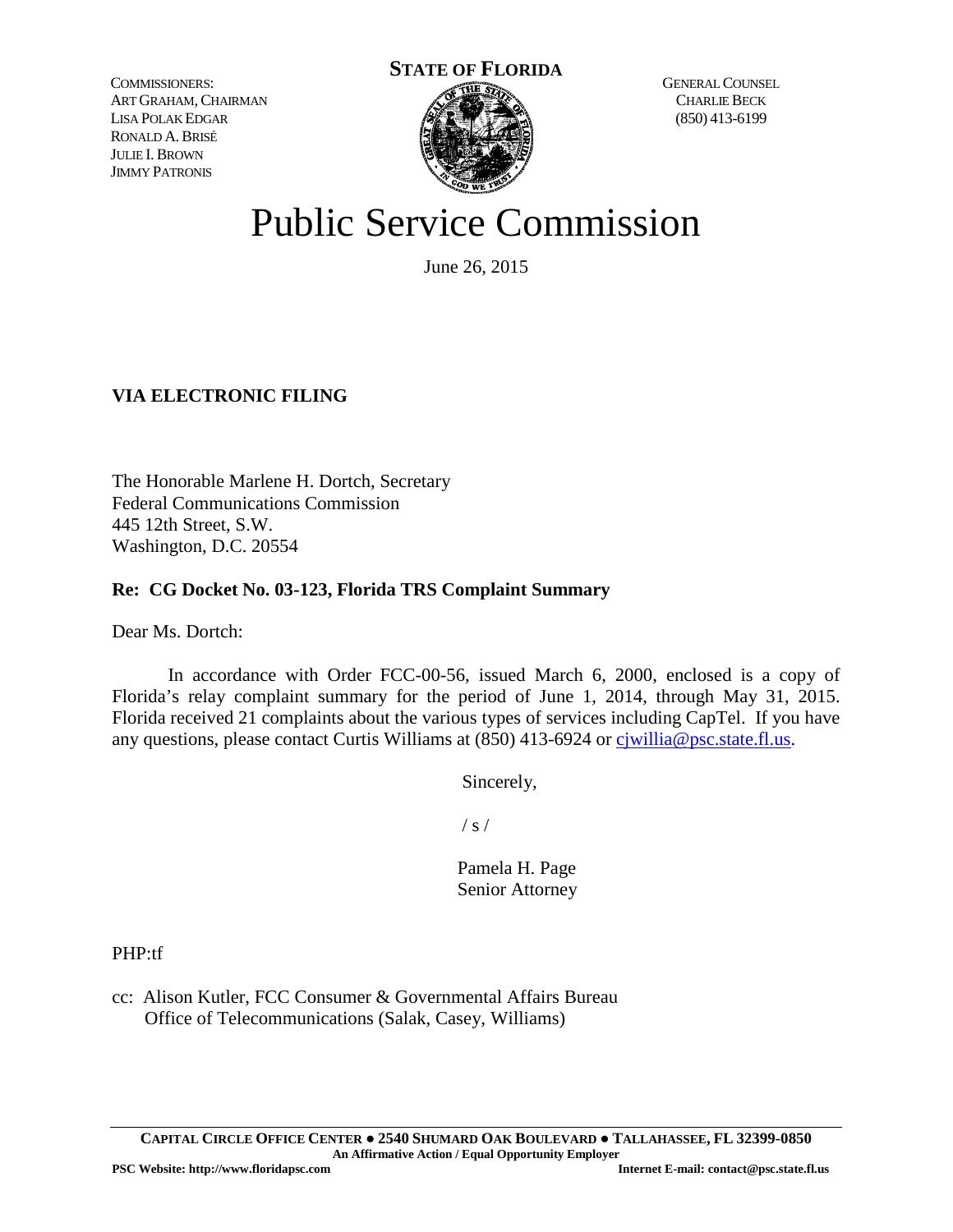# **Florida FCC 2014 – 2015 Complaint Log**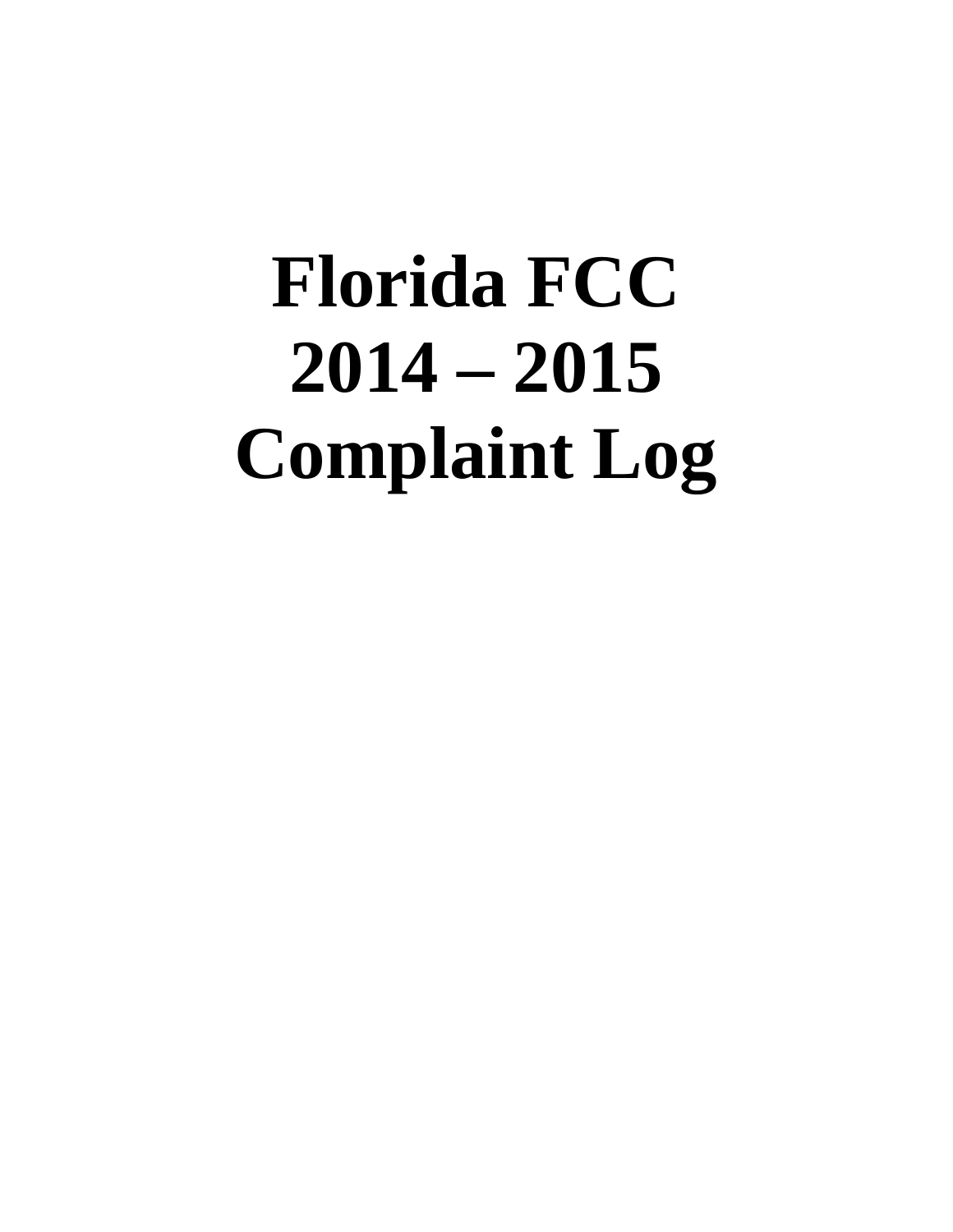# **Complaints Made To AT&T**

| No.            | <b>Date of Complaint</b> | <b>Nature of Complaint</b>         | <b>Date of Resolution</b> | <b>Explanation of Resolution</b>                            |
|----------------|--------------------------|------------------------------------|---------------------------|-------------------------------------------------------------|
| $\mathbf{1}$   | 8/12/14                  | Customer complained that Relay     | 8/12/14                   | Advised that AT&T would                                     |
|                |                          | call would not go through.         |                           | forward to the technical                                    |
|                |                          |                                    |                           | team.                                                       |
| $\overline{2}$ | 8/15/14                  | Customer reported that she is      | 9/4/14                    | AT&T placed test call.                                      |
|                |                          | unable to receive calls from a     |                           | Customer confirmed call                                     |
|                |                          | particular caller.                 |                           | was successful. Further                                     |
|                |                          |                                    |                           | discussion revealed                                         |
|                |                          |                                    |                           | customer may have provided                                  |
|                |                          |                                    |                           | call with incorrect caption                                 |
|                |                          |                                    |                           | service.                                                    |
| 3              | 8/18/14                  | Customer reported receiving no     | 8/19/14                   | AT&T sent call information                                  |
|                |                          | captions on a previous call.       |                           | to call center for review.                                  |
|                |                          |                                    |                           | Center found there was a                                    |
|                |                          |                                    |                           | technical issue during the<br>time of the call, which has   |
|                |                          |                                    |                           | since been fixed.                                           |
| 4              | 8/18/14                  | Customer was unable to             | 8/19/14                   | AT&T sent customer a letter                                 |
|                |                          | communicate with 911.              |                           | explaining that when calling                                |
|                |                          |                                    |                           | 911 from a CapTel 840 in 1-                                 |
|                |                          |                                    |                           | line mode, phone will                                       |
|                |                          |                                    |                           | convert to VCO.                                             |
| 5              | 8/19/14                  | Customer complained he/she         | 8/19/14                   | Advised that AT&T would                                     |
|                |                          | was unable to place call through   |                           | forward to the technical                                    |
|                |                          | Florida Relay.                     |                           | team.                                                       |
| 6              | 8/22/14                  | Customer reported not being        | 8/22/14                   | Call detail was shared with                                 |
|                |                          | able to call CapTel phone.         |                           | Call Center management to                                   |
|                |                          |                                    |                           | follow-up.                                                  |
| $\tau$         | 9/10/14                  | Customer reported difficulty       | 9/10/14                   | AT&T advised customer                                       |
|                |                          | using the CapTel phone.            |                           | AT&T experienced a brief                                    |
|                |                          |                                    |                           | technical difficulty that has                               |
|                |                          |                                    |                           | since been resolved.                                        |
| 8              | 9/15/14                  | Customer reported experiencing     | 10/2/14                   | Call detail was shared with                                 |
|                |                          | inaccurate captions during a call. |                           | Call Center management to                                   |
|                |                          |                                    |                           | follow-up and discuss with                                  |
|                |                          |                                    |                           | the CA.                                                     |
| 9              | 10/9/14                  | Customer reported seeing words     | 10/15/14                  | AT&T advised the customer                                   |
|                |                          | similar to what had been spoken    |                           | that the captionist uses voice<br>recognition technology to |
|                |                          | appear in captions.                |                           |                                                             |
| 10             | 10/25/14                 | Customer reported no captions      | 11/4/14                   | generate captions.<br>Call detail was shared with           |
|                |                          | when captioning a voice mail       |                           | Call Center management for                                  |
|                |                          | message.                           |                           | discussion with CA.                                         |
| 11             | 12/4/14                  | Customer's neighbor reported       | 12/4/14                   | AT&T advised that the                                       |
|                |                          | that the customer saw "waiting     |                           | customer should remain on                                   |
|                |                          | for CapTel Operator."              |                           | the line to be connected with                               |
|                |                          |                                    |                           | the next available captionist.                              |

#### Complaint Tracking for FL (6/1/2014 - 2/28/15). Total Customer Contacts: 11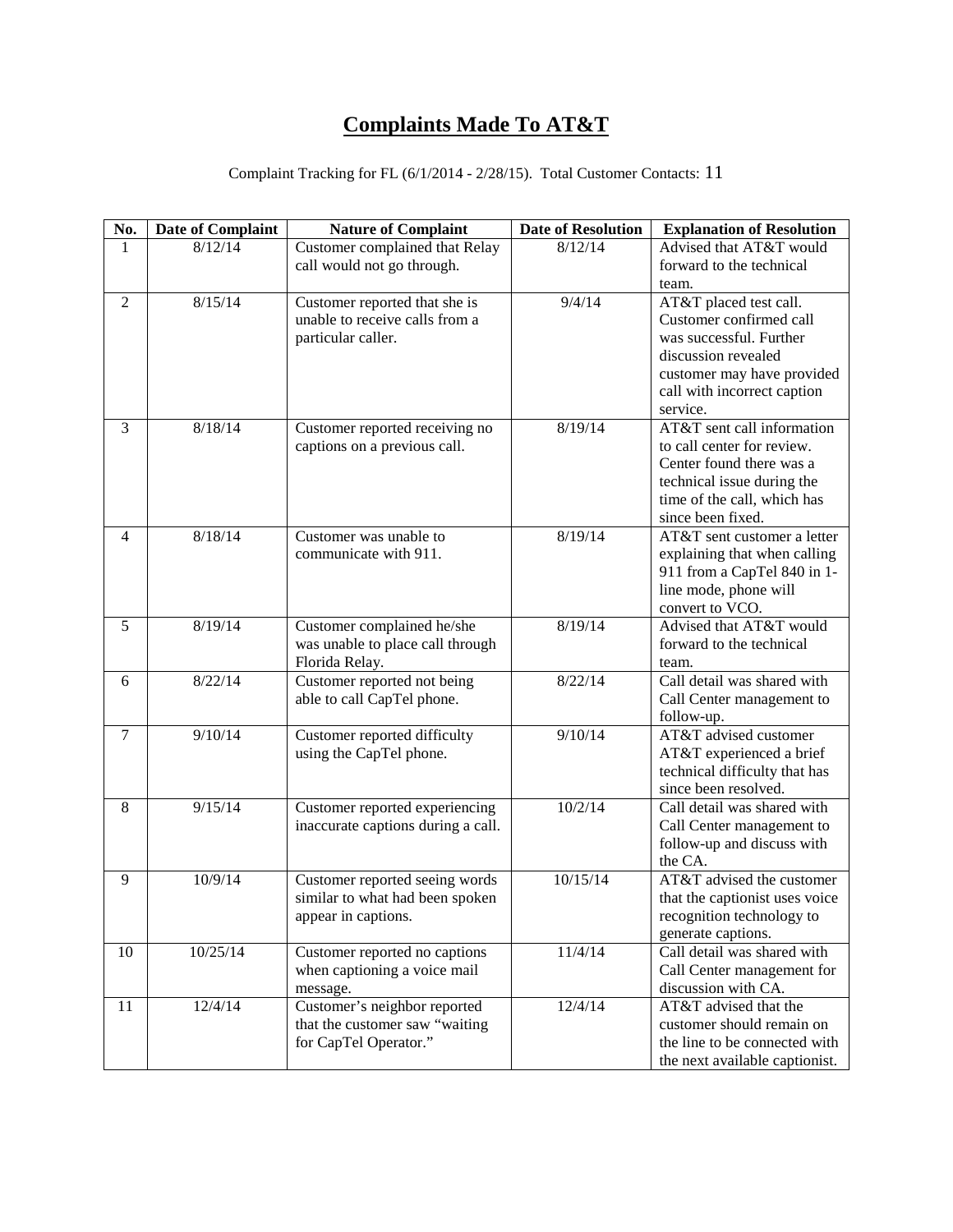# **Complaints Made To Sprint**

#### Complaint Tracking for FL (3/1/15 - 5/31/15). Total Customer Contacts: 6

| $1\,$          | 3/23/15 | Customer's daughter reported<br>the customer has been receiving<br>inaccurate captions on some<br>calls.                                                                                                                                      | 3/30/15 | Additional quality checking<br>measures were established<br>with the CA in question to<br>ensure future accuracy.                                                                                                                                                          |
|----------------|---------|-----------------------------------------------------------------------------------------------------------------------------------------------------------------------------------------------------------------------------------------------|---------|----------------------------------------------------------------------------------------------------------------------------------------------------------------------------------------------------------------------------------------------------------------------------|
| $\overline{2}$ | 3/27/15 | Business manager explained a<br>new office rep received her first<br>Relay call. The agent was<br>impatient and sarcastic. Follow-<br>up requested.                                                                                           | 3/27/15 | Supervisor coached the<br>agent on remaining<br>professional and courteous<br>at all times and to request<br>supervisor assistance if<br>needed. Follow-up letter<br>sent per request.                                                                                     |
| 3              | 4/10/15 | Customer reported that the<br>operator did not keep her<br>informed during a 20 minute<br>hold time. After no response<br>customer became frustrated and<br>disconnected the call.                                                            | 4/10/15 | A supervisor coached the<br>agent to remain focused and<br>alert to customer messages.<br>The supervisor contacted the<br>customer to explain action<br>taken. Customer was<br>satisfied with response.                                                                    |
| $\overline{4}$ | 5/3/15  | Customer called to report that he<br>asked to be transferred to<br>customer service and the call<br>was disconnected. Customer did<br>not request a follow-up.                                                                                | 5/3/15  | A supervisor provided the<br>appropriate contact phone<br>number for customer service<br>and transferred the call. Also<br>investigated the CA's<br>procedural knowledge and<br>found the CA<br>knowledgeable.                                                             |
| 5              | 5/20/15 | Customer reported inaccurate<br>captions on a previous call but<br>wasn't able to identify the call or<br>provide specific examples.                                                                                                          | 5/21/15 | Suggested customer<br>document the date, time, and<br>CA number of future calls.<br>Followed up and the<br>customer reported that all<br>subsequent captioned calls<br>have been accurate.                                                                                 |
| 6              | 5/22/15 | Customer reported voice mail<br>retrieval did not work. CA gets a<br>recording saying the call cannot<br>be completed as dialed.<br>Customer confident the voice<br>mail access number he is<br>providing is correct. Follow-up<br>requested. | 5/29/15 | Conducted test calls via the<br>Relay service to the<br>voicemail access number<br>provided by the customer.<br>Test calls were successfully<br>completed. Attempted to<br>follow-up with customer<br>several times and voice<br>mailed message left with the<br>customer. |